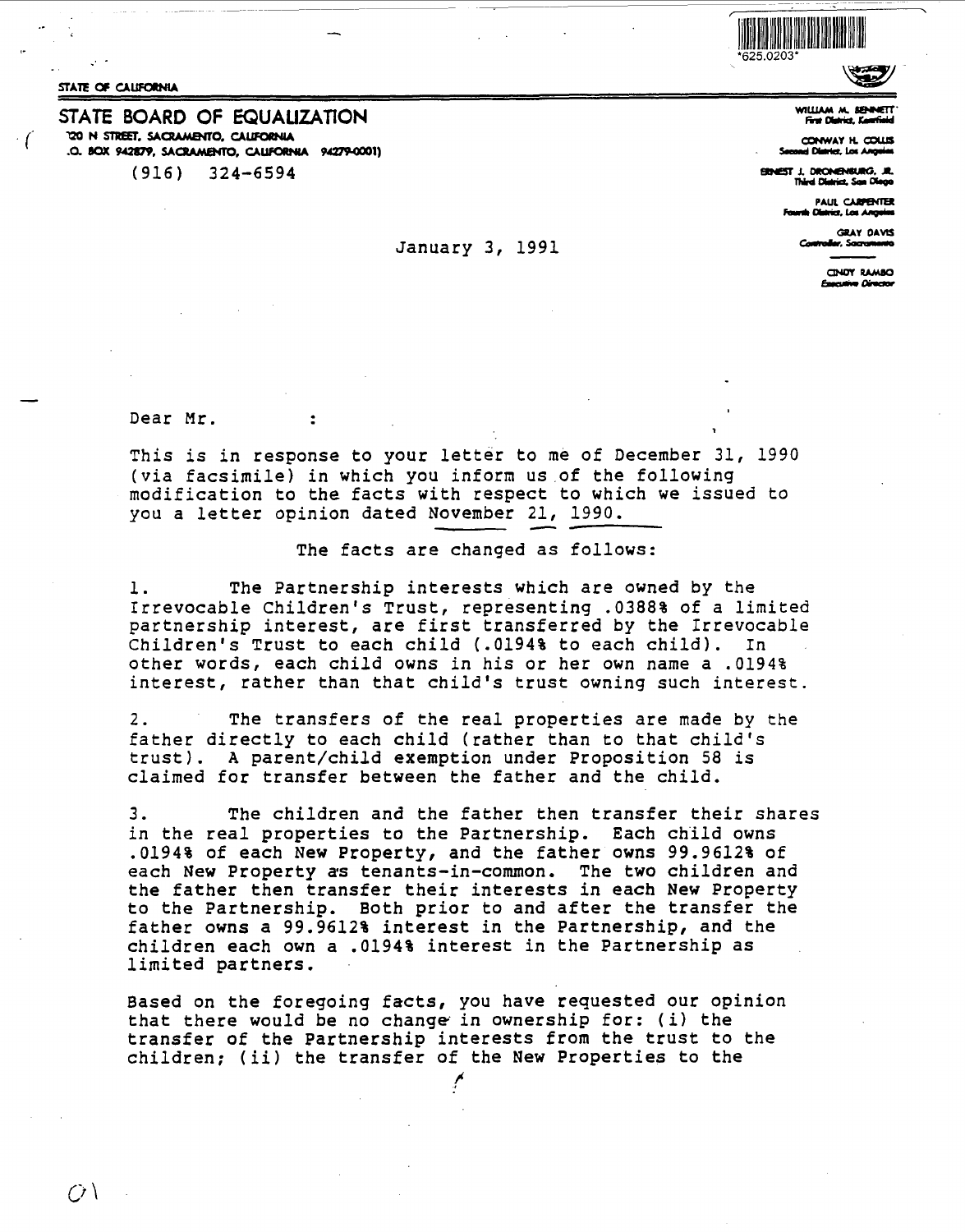children; and (iii) the transfer of the New Properties by the children and the father to the Partnership.

### Transfer of Partnership Interests

Revenue and Taxation Code\* §64(a) provides in relevant part that "the purchase or transfer of ownership interests in legal entities, such as... partnership interests, shall not be deemed to constitute a transfer of the real property of the legal entity• (unless subdivisions (c) and {d) of *§64* provide otherwise).

Section  $64(c)$  provides in relevant part that "when a  $\cdot$ corporation, partnership, other legal entity or any other person obtains...a majority ownership interest in any partnership... through the purchase or transfer of... partnership interest... such purchase or transfer of such interest shall be a change of ownership of property owned by the ... partnership... in which the controlling interest is obtained.

Section 64(d) provides in part:

 $\ddotsc$ 

If property is transferred on or after March 1, 1975, to a legal entity in a transaction excluded from change in ownership by paragraph (2) of subdivision (a) of §62, then the persons holding ownership interests in such legal entity immediately after the transfer shall be considered the "original co-owners.• Whenever shares or other ownership interests representing cumulatively more than 50 percent of the total interests in the entity are transferred by any of the original co-owners in one or more transactions, a change in ownership of that real property owned by the legal entity shall have occurred, and the property which was previously excluded from change in ownership under the provisions of paragraph (2) of subdivision (a) of §62 shall be **reappraised.** 

Property Tax Rule No. 462(j) (See 18 California Code of Regulations §462) provides in relevant part that:

> (3) Transfers of ownership interests in legal entities. Except as is otherwise provided in

<sup>\*</sup> All statutory references are to the Revenue and Taxation Code unless otherwise indicated.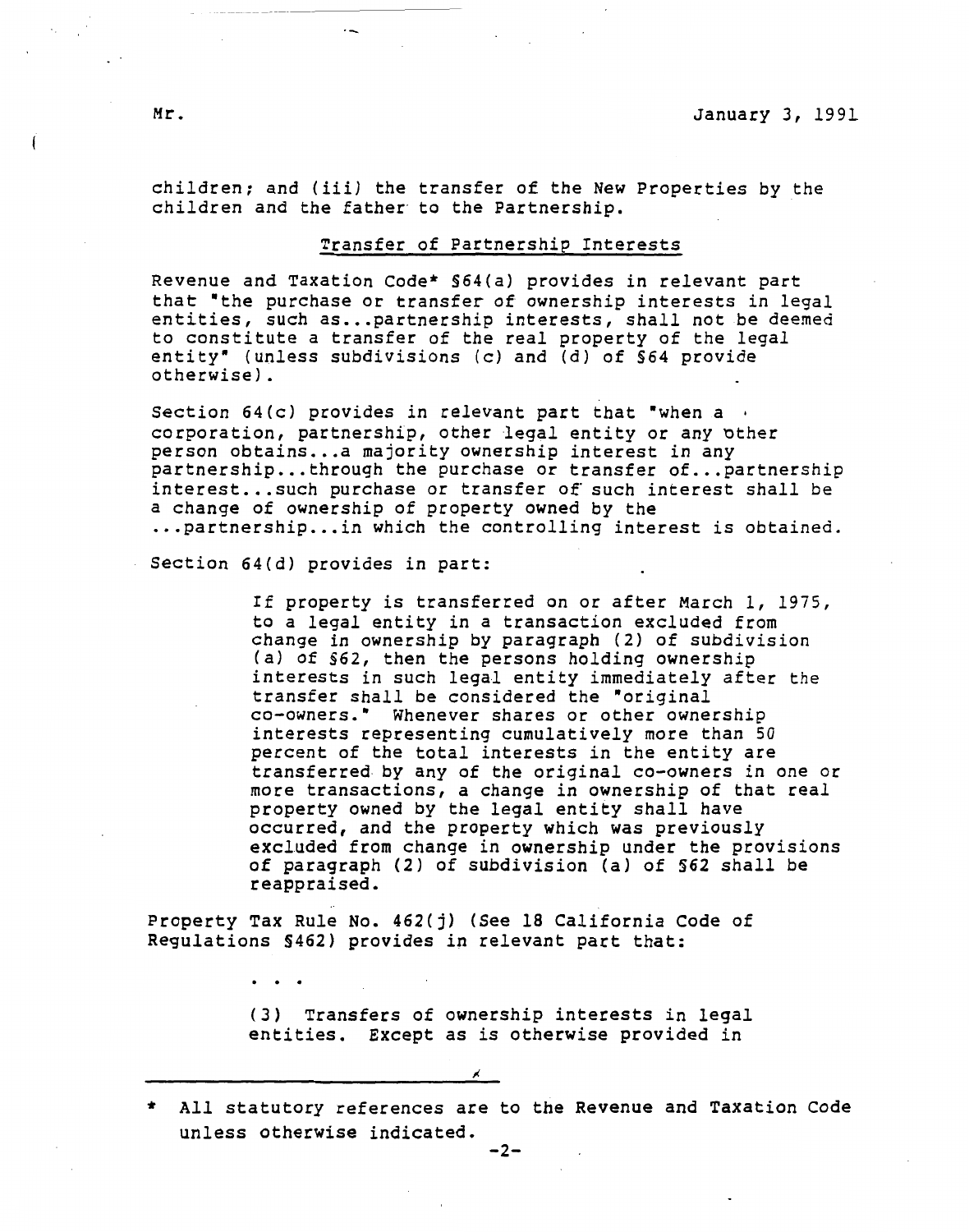subdivision (4), the purchase or transfer of corporate stock,. partnership shares, or ownership interests in other legal entities is not a change in ownership of the real property of the legal entity.

(4) Exceptions:

(A) When any corporation, partnership, other legal entity or any person: *..• (ii)* obtains direct or indirect ownership of more than SO percent of the total interest in both partnership capital and profits...

(B) When real property transferred to a' corporation, partnership or other legal entity is excluded from a change in ownership pursuant to  $(2)(B)$ and the "original co-owners" subsequently transfer in one or more transactions, more than 50 percent of the total... ownership interests in the entity as defined in (4)(A). For purposes of determining whether more than 50 percent of the total... ownership interests in the entity has been transferred, transfers of such interests by the "original co-owners" shall be cumulated beginning with the time of first ownership interest transfer.

 $\cdot$   $\cdot$   $\cdot$ 

(5) Partnership

(B) Except as provided *in* **(4)(A)(ii)** and (4)(B), the addition or deletion of partners in a continuing partnership does not constitute a change in ownership of partnership property.

The proposed transfer of the Partnership interests from the Children's Trust *to* the children obviously would *not* result in any person or entity obtaining a majority ownership interest, i.e., direct or indirect ownership of more than 50 percent of the total interest in both partnership capital and profits of the Partnership. Moreover, you informed me in our recent telephone conversation regarding this matter that less than 15 percent of the ownership interests in the Partnership have been transferred since the Partnership was formed. Accordingly, SS64(c) and (d) and Rule No. 462(j)(4)(A) and (B) would *not*  apply to the proposed transfer of Partnership interests from the Children's Trust to the children. Thus, since the Partnership is a continuing partnership (you so advised me in our recent telephone conversation regarding this matter), the proposed transfer would not be: a change in ownership of Partnership property as provided by Property Tax Rule No.  $462(j)(5)$ .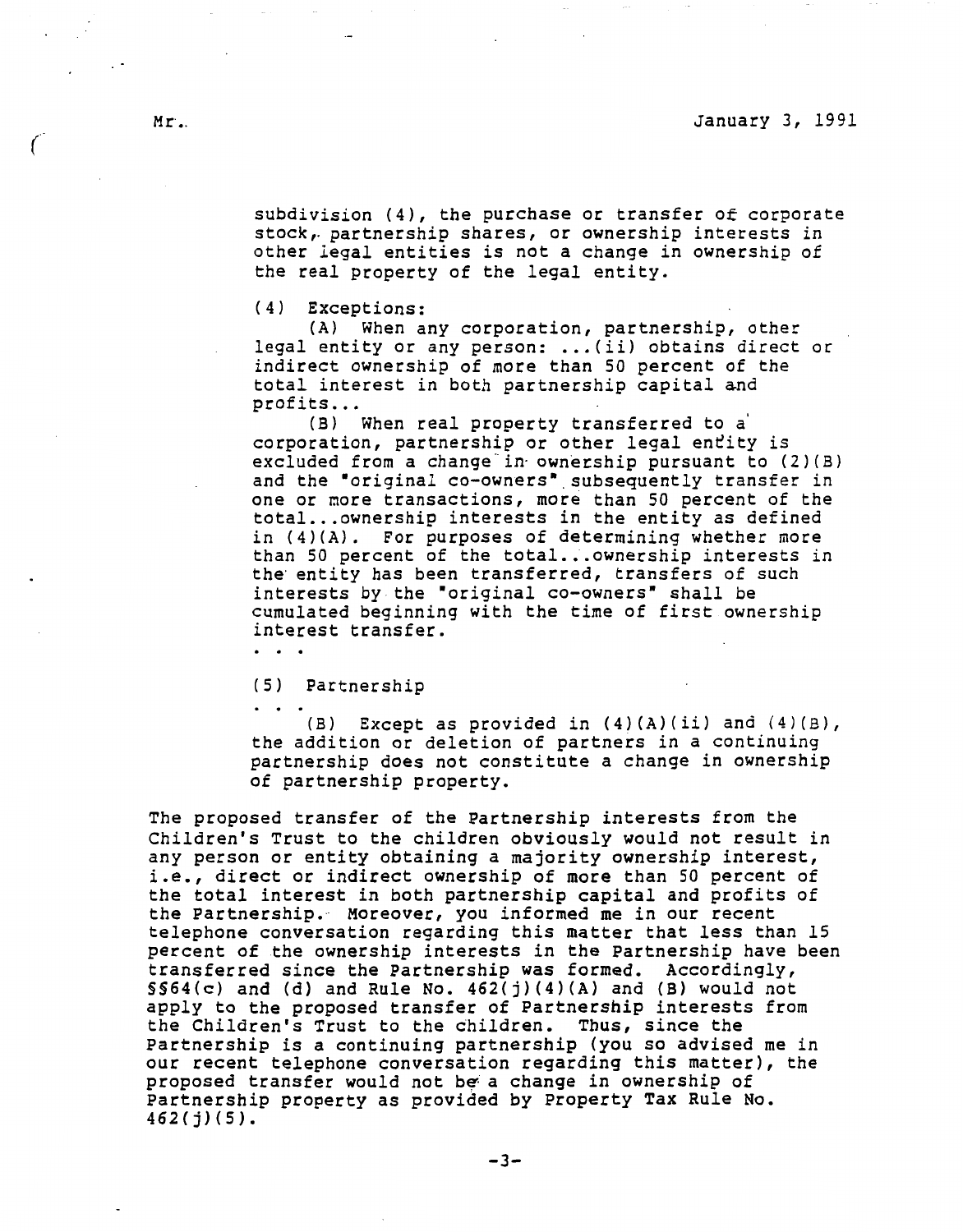## Transfer of New Properties to Children

This transfet is from fathec to children and would thus be excluded under Proposition 58 and §63.1 subject to the limitations therein regarding value and the timely filing of a claim.

# Transfer of New Properties by Father And Children to the Partnership

Since the proportionate ownership interests in New Properties would remain the same after the transfer as they were prior to the transfer, this transfer would be excluded under  $$62(a)(2)$ . Father and children would, however, be considered "original co-owners• as defined in §64(d) for purposes of determining whether a change in ownership of New Properties will occur when interests in the Partnership are subsequently transferred.

For the reasons set forth in our letter to you of November 21, 1990, we are of the opinion that the step-transaction doctrine would not apply.

The views expressed in this letter are, of course, advisory only and are not binding upon the assessor of any county. You may wish to consult the appropriate assessor in order to confirm that the described property will be assessed in a manner consistent with the conclusion stated above.

Our intention is to provide timely, courteous and helpful responses to inquiries such as yours. Suggestions ·that help us to accomplish this goal are appreciated.

Very truly yours, **Z**~ *1-*<sup>~</sup>**~i-~vii.\_4'Gillll,\_\_.,\_\_JC. \_\_**

Eric F. Eisenlauer Tax Counsel

**EFE:ta**  2916D cc: Mr. John w. Hagerty Mr. Verne Walton

-4-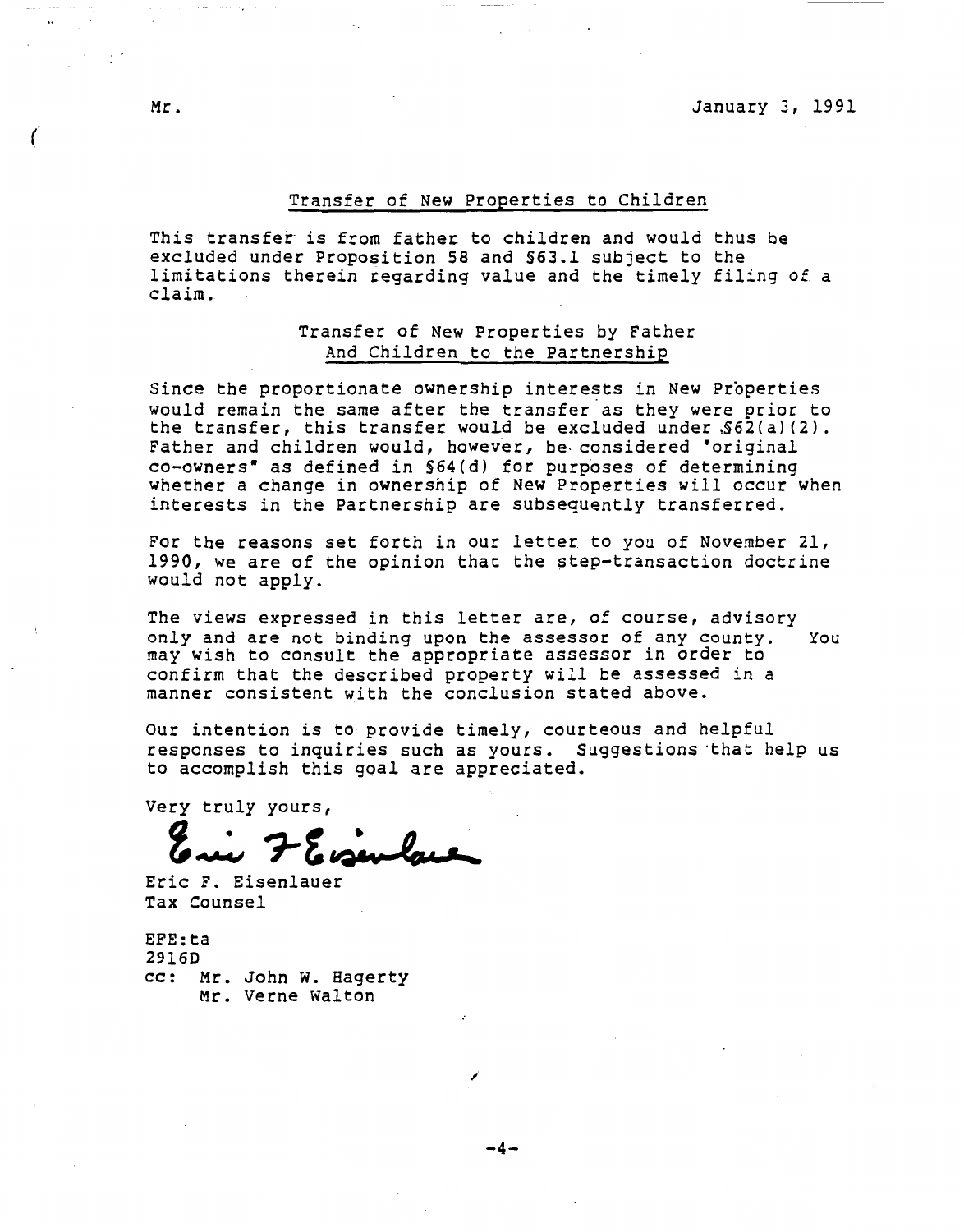STATE OF CALIFORNIA

### STATE BOARD OF EQUALIZATION 020 N STREET, **SACRAMENTO, CALIFORNIA**  (P.O. BOX 942879, SACRAMENTO, CALIFORNIA 94279-0001) (916) 324-6594



WILLIAM M. B **First District, <sup>in</sup>-**

**COHWAY H. COWS** sond D<del>istrict</del>, Los Angeles

**ERNEST J. DRONENIURG. JR. Third Oislrict, s- DieOO** 

**rl** \_.,

*""r* •· .1 • I .4 l, .\_ r .... I l , *•,;\_.I* <sup>C</sup>*A-* , '

-.'

**PAUL CARPENTER Trict, Los Angeles** 

> **GRAY DAVIS** Controller, Sacramento

> > **CINDY RAMBO**<br>Executive Director

Mr.

## Re: Request for Letter Response Change of Ownership for Proposition 13 Purposes.

November 21, 1990

Dear Mr.

 $\ddot{\cdot}$ 

This is in response to your letter of October 2, 1990 to the attention of Mr. Richard Ochsner in which you request our opinion as to whether there would be a "change in ownership" and thus a reassessment of the subject properties under the following facts and proposed transaction contained in your letter.

#### **FACTS**

A California limited partnership ("Partnership") owns existing real property located in California consisting of raw land and rental buildings. The Partnership's interests are owned 99.9612% by the Father (90% by the Father in the capacity as a general partner, and 9.9612% by the Father in the capacity as a limited partner). The remaining .0388% is owned by Father's two Chilqren's Trusts (.0194% by each child's Trust}. Father's Partnership interests are held in the name of Father's "Revocable Living Trust" under which the Father, while alive, is the sole income and principal beneficiary.

Each Child's Trust is an inter vivos irrevocable trust. Each Child's Trust provides for the accumulation of income. Principal and accumulated income from each Child's Trust is distributed to that child for the child's health, medical and educational needs, and for the support and maintenance of the child according to the child's standard of living. On the death of the child, the Trustee may allow the child to appoint property to other persons, if the Trustee deems appropriate in the Trustee's sole discretion. If such power is not exercised, then the property is distributed to that child's issue in trust.  $\int_{0}^{1} (3 - \sqrt{6})^{3} dx$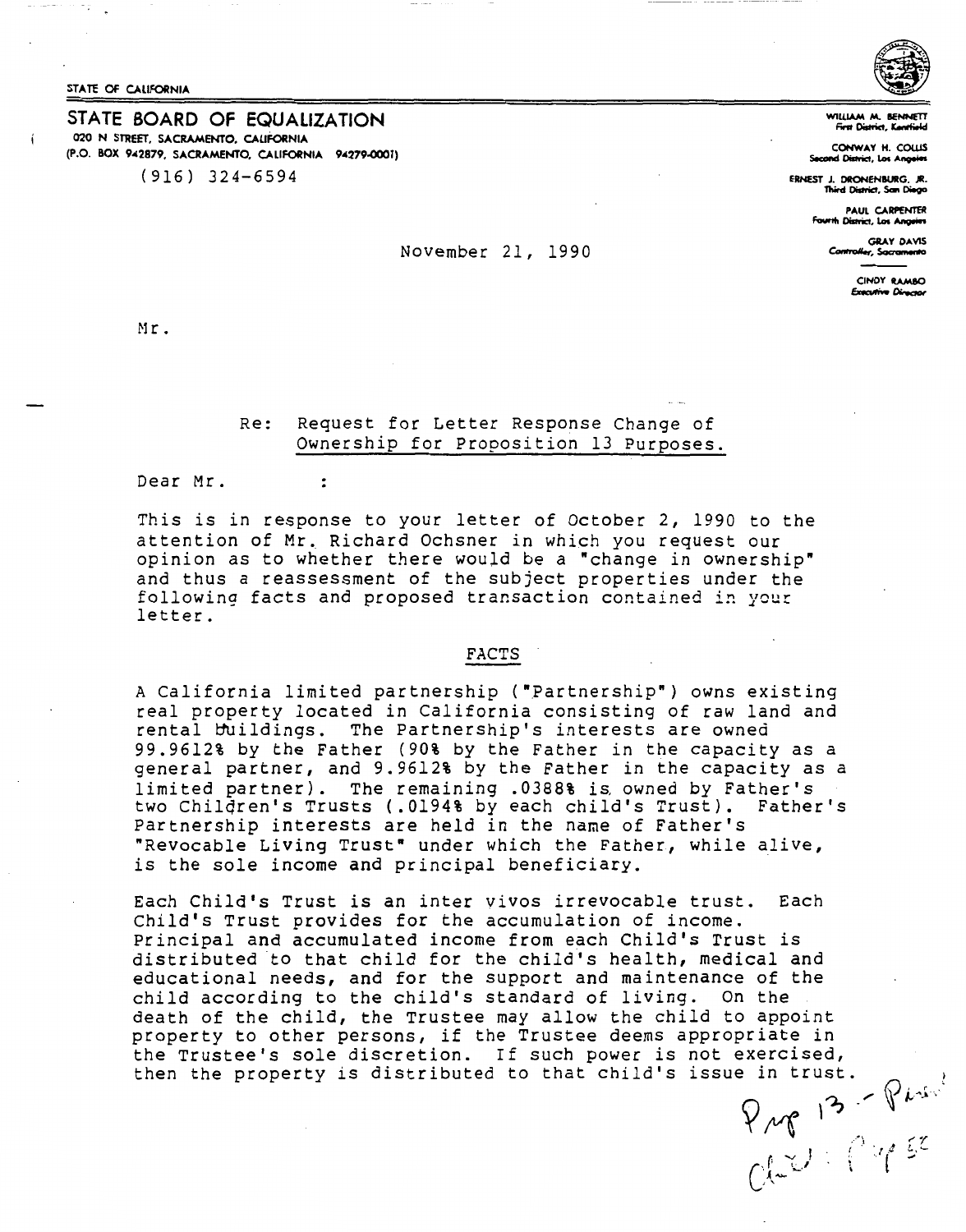Father presently owns outside of the Partnership other real property ("New Properties•) consisting of raw land and rental buildings, which the Father desires to contribute to the Partnership for the business purpose of centralized management and estate planning. Title to these New Properties is presently held in the name of Father's Revocable Living Trust. Accordingly, the Father proposes to do the transactions described below.

### **PROPOSED TRANSACTION**

Father proposes to transfer .0388% of the New Properties to the two Children's Trusts, after which the Father and the Trusts would transfer the entire amount of the New Properties to the Partnership as follows:

1. First, the New Properties presently in the name of Father's Revocable Living Trust by way of grant deed are gifted equally to the two Children's Trusts in the amount of .0388% ( .0194% to each Child's Trust). Therefore, after the grant deed gift from Father to each Child's Trust, Father will own 99.9612% of each New Property as a tenant-in-common, and each Child's Trust will own .0194% of each New Property as a tenant-in-common. This transfer·of .0388% of the New Properties represents less than \$1,000,000 of full cash value for California property tax purposes of all real property

transferred by Father to the two Children's Trusts.<br>2. Second, Father and the Trust shall fi Second, Father and the Trust shall file a claim pursuant to Proposition 58 that the transfers between Father's Revocable Living Trust and each Child's Trust are excluded from being a change in ownership and reassessed due to Proposition 58 as a parent-child transfer.

3. Third, Father and the two Children's Trusts shall transfer by grant deed their entire tenancy-in-common interests of the New Properties to the Partnership. Prior to the above transaction and after this transaction, Father's Revocable Living Trust and the Children's Trusts own the identical percentage interests in the Partnership and in the New

Properties and this opinion, we assume that transfers proposed to be made by Father will in fact be made by Father's Revocable Living Trust since title is held by the Trust and there is no mention of a proposed transfer from Father's Revocable Living Trust to Father.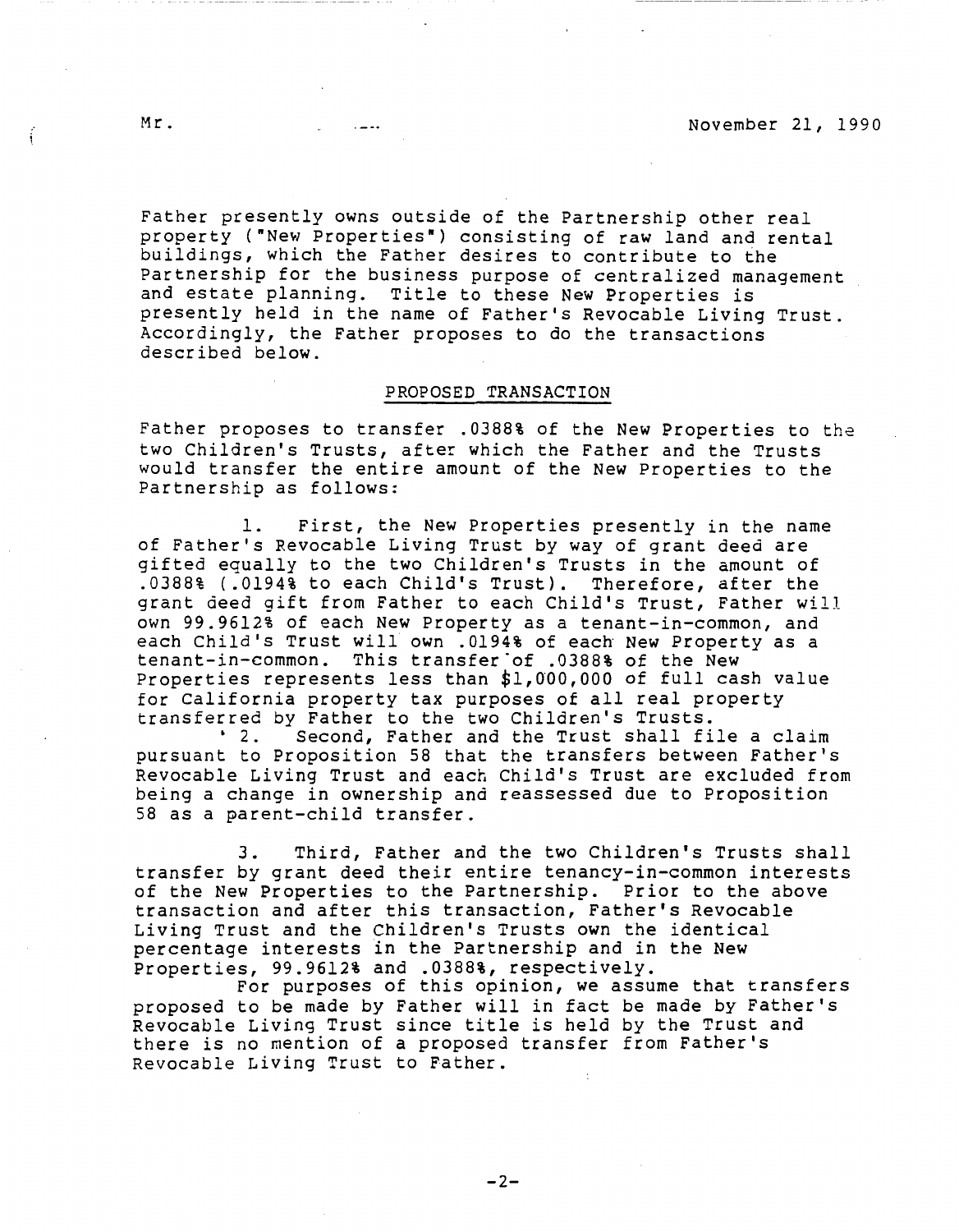### **LAW AND ANALYSIS**

~Change in ownership" is defined by seciion 60 of the Revenue and Taxation Code as a:

> [T]ransfer of a present interest in real property, including the beneficial use thereof, the value of which is substantially equal to the value of the fee interest.

Section 61 provides in relevant part that except as otherwise provided in section 62, "change in ownership" as defined in section 60, includes, but is not limited to:...

> (i) The transfer of any interest in real property between a corporation, partnership or other legal entity and a shareholder, partner or any other person.

Section 62(a)(2) states that a "change in ownership" does not include:

> Any transfer between an individual or individuals and a legal entity or between legal entities...which results solely in a change in the method of holding title to real property and in which the proportional ownership interests of the transferors and the transferees, whether represented by stock ... or otherwise, in each and every piece of real property • transferred, remain the same after the transfer.

See also Property Tax Rule 462(j)(2)(B).

As you know, the California Electorate passed Proposition 58 in November 1986 which added subdivisions (g}, (h} and (i} to Section 2 of Article **XIIIA** of the California Constitution. In part, Proposition 58 excluded from change in ownership transfers of the principal residence of the transferor and the first \$1,000,000 of the full cash value of all other real property between parents and children which were made after the effective date of the amendment (i.e., on or after November 6, 1986).

Section 63.1, which is the implementing legislation for Proposition  $58$ , provides at subdivision (c)(7) that as used in 63 .1: ...

> "Transfer" includes, and is not limited to, any transfer of the present beneficial ownership of property from an eligible transferor to an eligible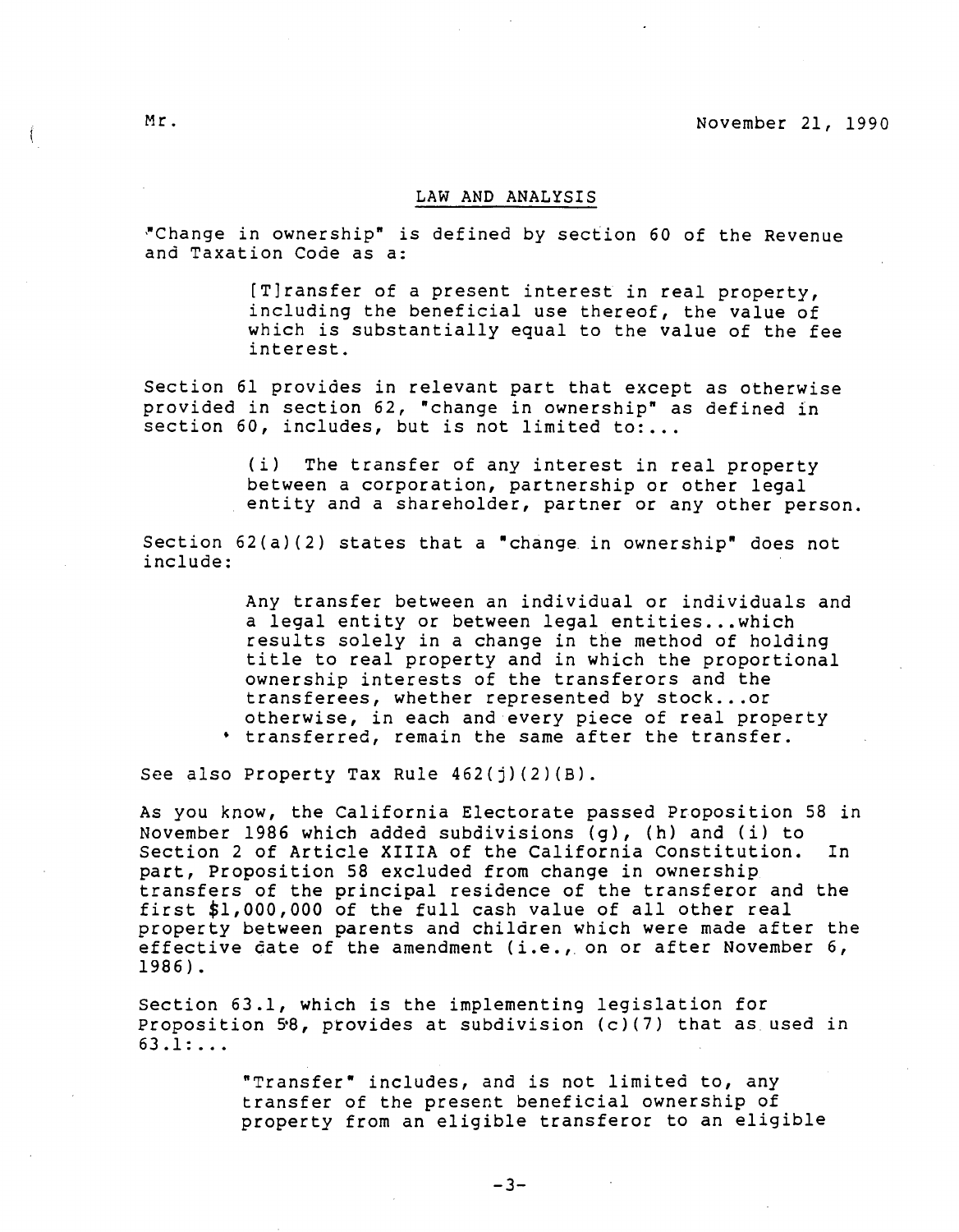transferee through the medium of an inter vivos or testamentary trust.

Stats. 1987, Ch. 48 is the legislation which added section 63.l to the Revenue and Taxation Code. Section 2 of Stats. 1987, Ch. 48 provides:

> SEC. 2. It is the intent of the Legislature that the provisions of Section 63.l of the Revenue and Taxation Code shall be liberally construed in order to carry out the intent of Proposition 58 on the November 4, 1986, general election ballot to exclude from change in ownership purchases or transfers between parents and their children described therein. Specifically, transfers of real property from a corporation, partnership, trust or other legal entity to an eligible transferor or transferors, where the latter are the sole owner or owners of the entity or are the sole beneficial owner or owners of the property, shall be fully recognized and shall not be ignored or given less than full recognition under a substance-over-form or step-transaction doctrine, where the sole purpose of the transfer is to permit an immediate retransfer from an eligible transferor or transferors to an eligible transferee or transferees which qualifies for the exclusion from change in ownership provided by Section 63.1. Further, transfers of real property between eligible transferors and eligible transferees • shall also be fully recognized when the transfers are immediately followed by a transfer from the eligible transferee or eligible transferees to a corporation, partnership, trust or other legal entity where the transferee or transferees are the sole owner or owners 'of the entity or are the sole beneficial owner or owners of the property, if the transfer between eligible transferors and eligible transferees satisfies the requirements of Section 63.1. Except as provided herein, nothing in this section shall be construed as an expression of intent on the part of the Legislature disapproving in principle the appropriate application of the substance-over-form or step-transaction doctrine.

Section 65.l(a) states the general rule that except for a joint tenancy interest described in section 62(f), when an interest in a portion of real property changes ownership, only the interest transferred shall be reappraised except that: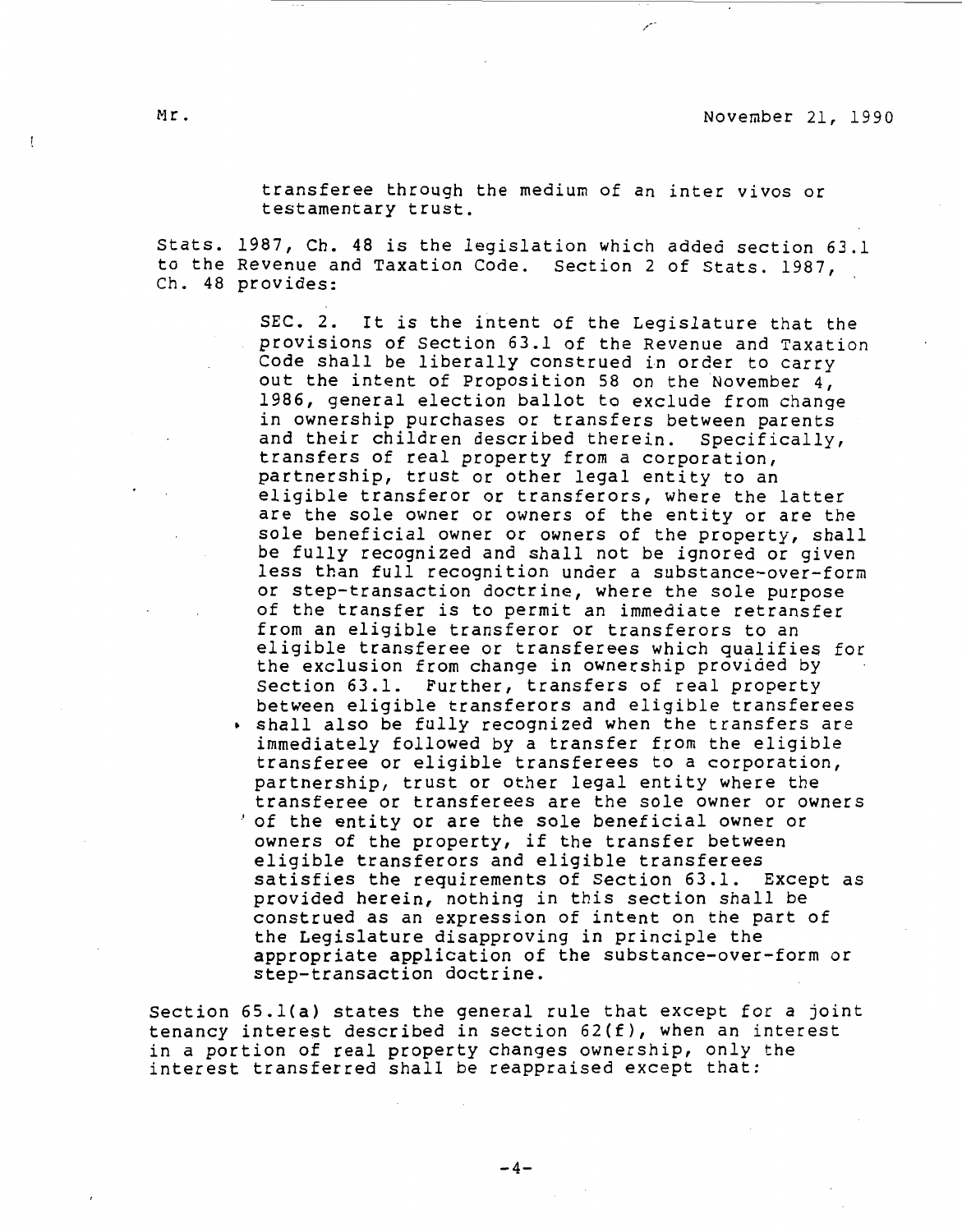A purchase or change in ownership of an interest with a market value of less than 5 percent of the value of the total property shall not be reappraised if the market value of the interest transferred is less than ten thousand dollars (\$10,000) provided, however, that transfers during any one assessment year shall be cumulated for the purpose of determining the percentage interests and value transferred.

The first step of the proposed transaction is the transfer by the Father's Revocable Living Trust of a .0194% interest in each of the New Properties to each Chiid's Trust. This step will qualify as a transfer between parent and child which is excluded under section 63.1 if it results in a transfer of the present beneficial ownership of the subject real property from the Father to the children as provided in section  $63.1(c)(7)$ . Since Father is the sole income and principal beneficiary of his Revocable Living Trust, a transfer by that Trust is clearly a transfer of Father's present beneficial interest in the property. While the question of whether the children receive a present beneficial interest in the property is not free of doubt because each Child's Trust provides for accumulation of income, we have taken the position that one may be a present beneficiary of a trust even though the right to receive income is discretionary so long as no one else presently has a right to income or principal. Here, the trustee is to distribute principal and accumulated income from each Child's Trust to that child for the child's health and medical needs and for the support.and maintenance of the child according to the child's standard of living. No part of the income or principal of a Child's Trust is to be distributed to anyone but the child during the lifetime of the child. Accordingly, since nobody but a child presently can receive income or principal from a Child's Trust, each child has a present beneficial interest in the property for purposes of section 63.1 in our view. Therefore, since the .0388% interest to be transferred between trusts is less than \$1,000,000 of full cash value, all of the property transferred to the Children's Trusts would be excluded from change in ownership under Proposition 58 and section 63.1.

If, for any reason, the transfers to each Child's Trust were held not to comply with the requirements of section 63.1, the de minimis rule of section 65.l(a) set forth above may apply to some, if not all, of the New Properties transferred to the Children's Trusts. This would require a further parcel-by-parcel analysis based on information which has not been provided.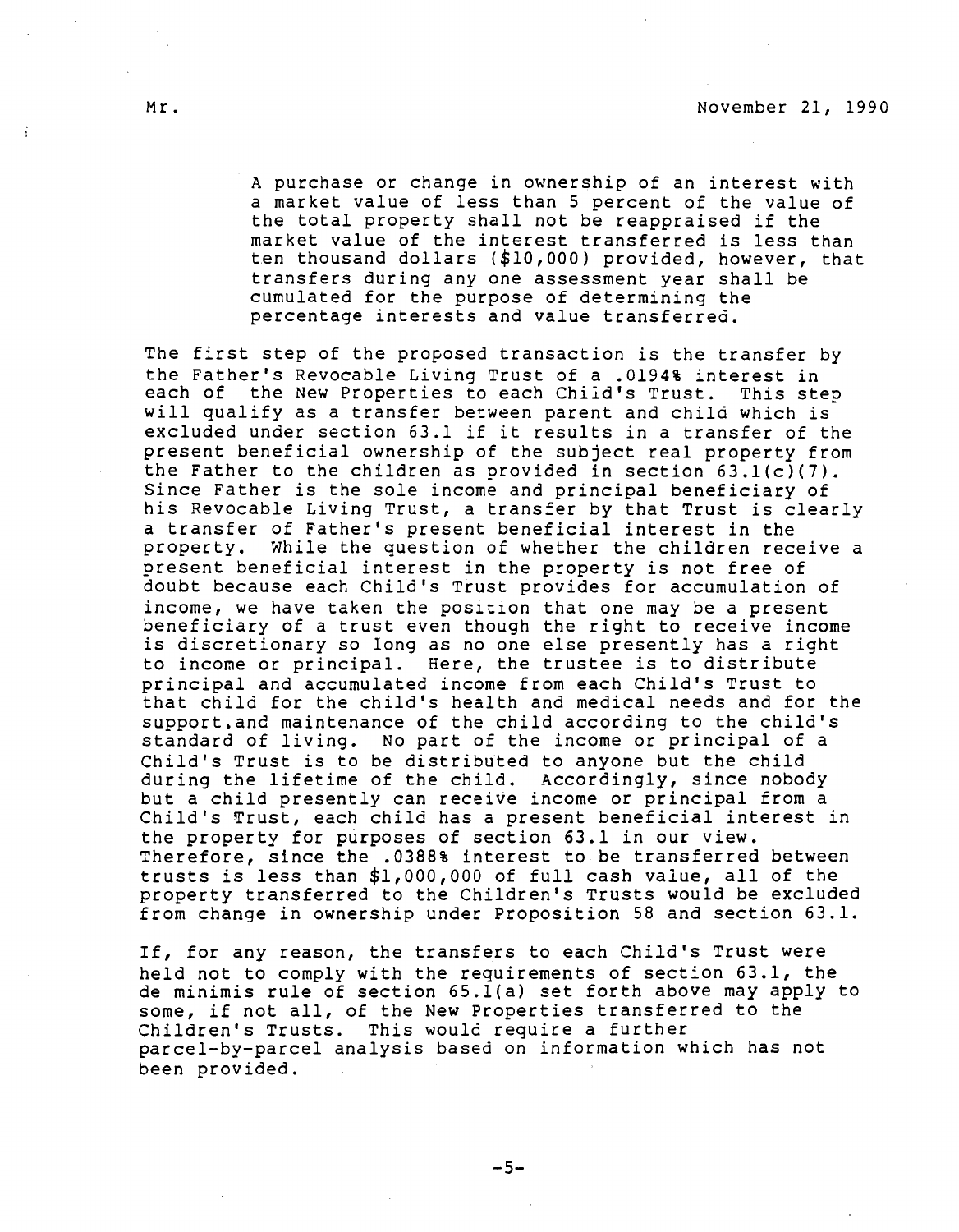The second step of the proposed transaction is the transfer by Father's Revocable Living Trust and the Children's Trusts of their respective tenancy-in-common interests in the New Properties to the Partnership. Since the proportional ownership interests of Father's Revocable Living Trust and the Children's Trusts in each of the New Properties would remain the same after the transfers of the New Properties to the Partnership as they were prior to the transfers to the Partnership, such transfers, which would result solely in a change in the method of holding title to the real property, should be excluded from change in ownership under section 62(a)(2).

However, since there clearly would be a 100% change in ownership if Father's Revocable Living Trust were to transfer New Properties directly to the Partnership without first transferring fractional interests to the Children's Trusts (Property Tax Rule 462(j)(2)(B)(ii)), a question arises as to the applicability of the step-transaction doctrine.

Generally, our position with respect to the application of the step-transaction doctrine is that where a taxpayer utilizes a series of transfers or steps to effect a transfer which might otherwise have been accomplished by fewer transfers or steps, any steps which the county assessor concludes are not supported by a business purpose other than avoiding higher property taxes should be disregarded.

An exception to the step-transaction doctrine exists where transfers are made in order to take advantage of the parent-child exclusion as indicated in section 2 of Stats. 1987, Ch. 48 set forth above. The quoted language describes a situation which closely parallels the proposed transfers described in your letter. That is, section 2 of chapter 48 refers, in part, to a parent-child transfer of real property (qualifying under Revenue and Taxation Code Section 63.1) followed by a transfer from the eligible transferees to a partnership in which the transferees are the sole beneficial owners. In the proposed transaction described in your letter, the qualified parent-child transfer would be followed by a transfer of the beneficial tenancy-in-common interests of the parent and children in the real property to the Partnership which is wholly-owned by both the parent and the children. While the Partnership is not wholly owned solely by the children and, thus, the proposed transaction does not strictly match the pattern described in section 2 of chapter 48, we are of the opinion that under the described circumstances the distinction is not sufficient to deprive the proposed transaction of the benefits of chapter 48. While the question

-----------